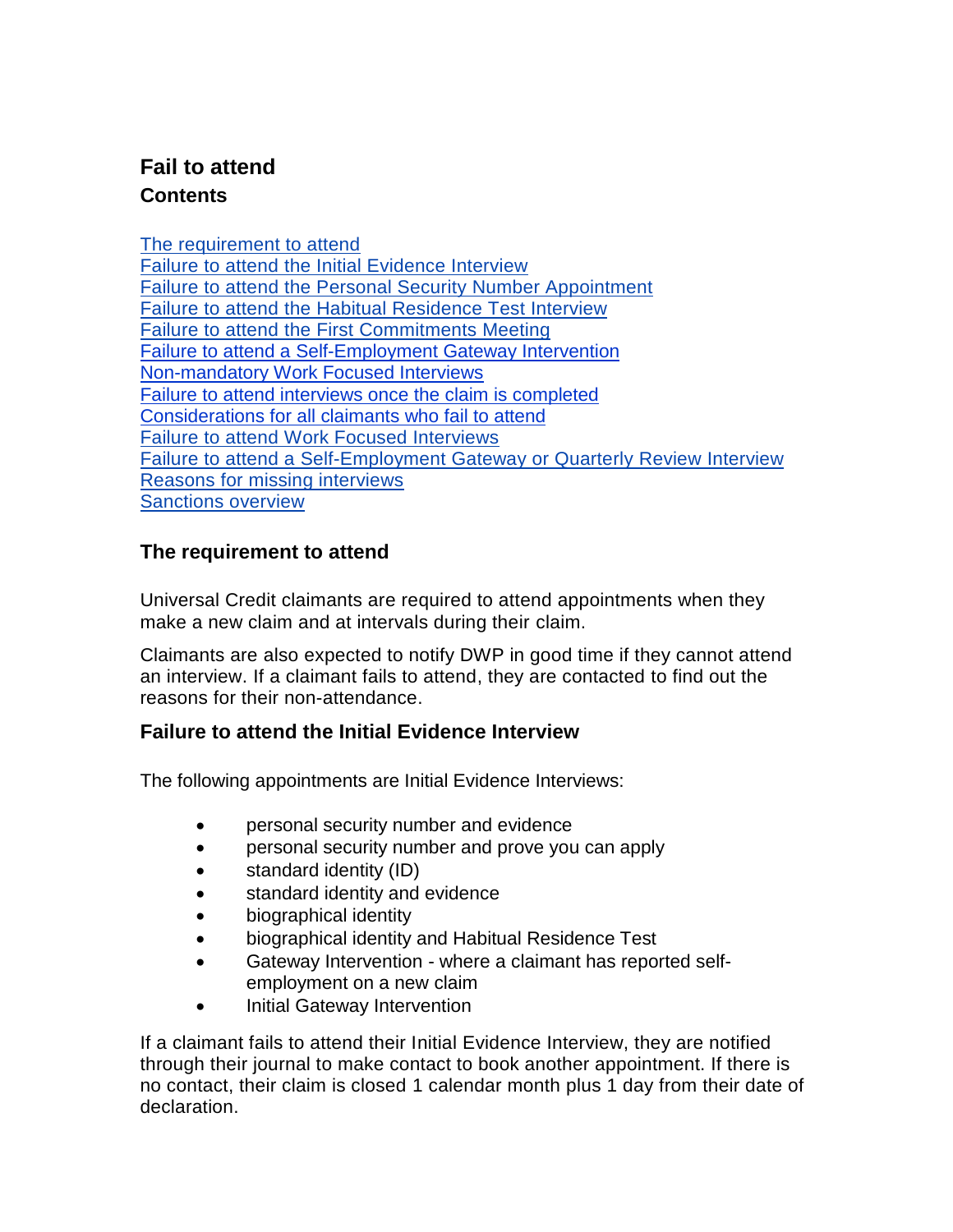If the claimant re-books the appointment within that time but fails to attend again, the 1 calendar month will still count from the date of declaration.

For further information, see Claim closure.

#### <span id="page-1-0"></span>**Failure to attend the Personal Security Number Appointment**

If a claimant fails to attend the issue Personal Security Number Appointment, it is not a reason for closing the claim and a sanction cannot be applied.

#### <span id="page-1-1"></span>**Failure to attend the Habitual Residence Test Interview**

If a claimant fails to attend a Habitual Residence Test Interview, they are notified through their journal to make contact to book another appointment. If there is no contact, their claim is closed 1 calendar month from their date of declaration.

If the claimant re-books the appointment within that time but fails to attend again, the 1 calendar month will still count from the date of declaration.

#### <span id="page-1-2"></span>**Failure to attend a First Commitments Meeting**

A claimant is not entitled to Universal Credit until they have accepted a Claimant Commitment. In the case of a couple claim, both partners must attend and accept their Claimant Commitment in order to be entitled to Universal Credit.

Unless it is identified that a claimant has complex needs, the claim will be closed the day after the appointment that the claimant failed to attend.

If a claimant fails to attend but later makes contact, it is important to ensure safeguards are in place by seeking to understand why they failed to attend and also to consider any complex needs.

A claimant with complex needs can be contacted to have their appointments rebooked. If contact is made, it is important to make it clear that unless the claimant attends next time they will not be able to complete their claim. This includes claimants who don't attend because they have gone on holiday abroad.

If necessary, a home visit can be considered when a claimant is unable to attend the office.

Claimants are notified that they may request a written explanation of the decision to close the claim within 1 month of the date on the notification letter. They are also informed that if they disagree with the decision to close their claim, they may request a reconsideration within 1 month of the date on the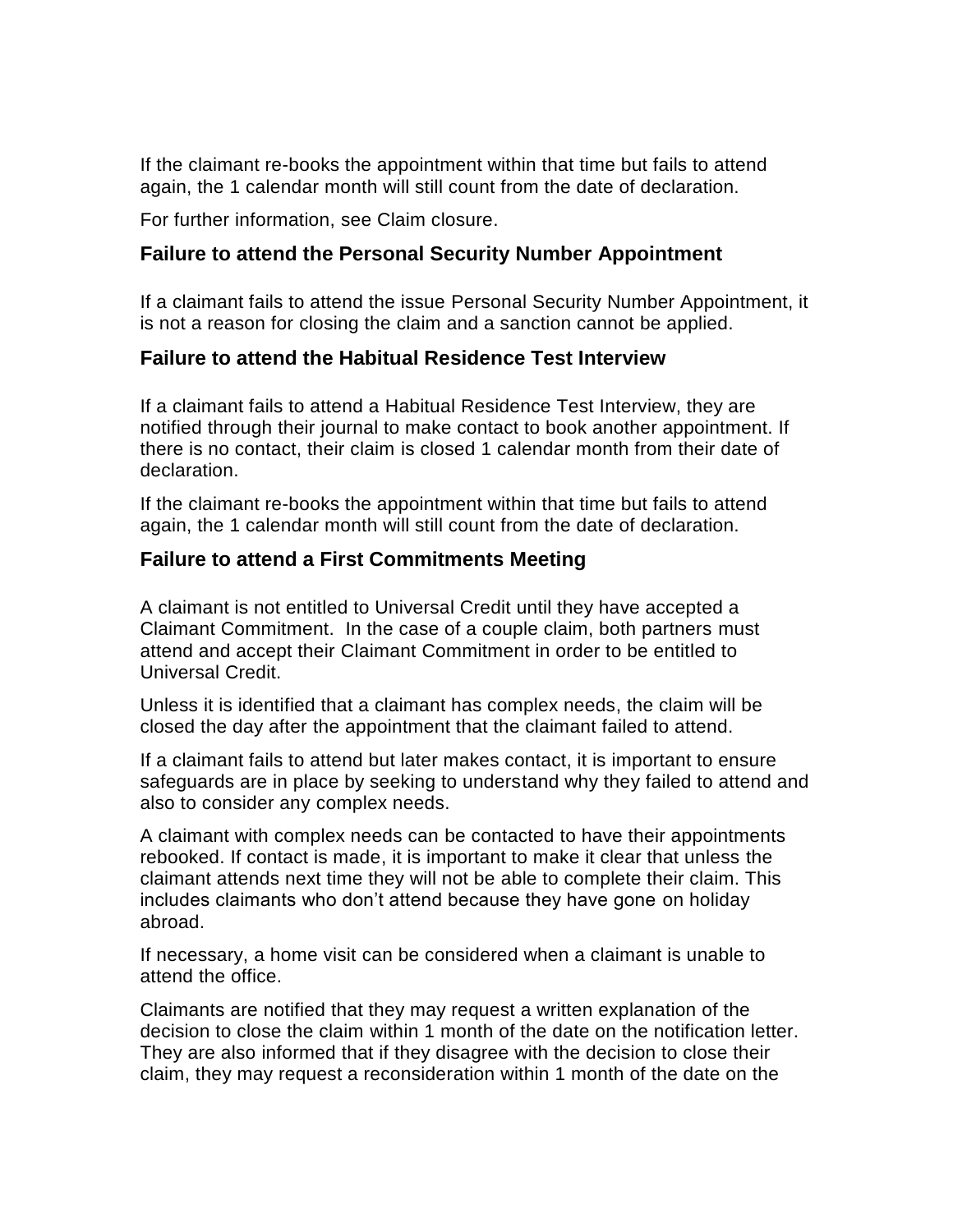notification letter. If they disagree with the reconsideration decision, they can appeal to a tribunal.

#### <span id="page-2-0"></span>**Failure to attend a Self-employment Gateway Intervention**

If a claimant who reports self-employment at the point of making the claim then fails to attend the Gateway Intervention, the same actions are taken as for those who failed to attend the First Commitments Meeting – see above.

#### <span id="page-2-1"></span>**Non-mandatory Work Focused Interviews**

If a claimant fails to attend a non-mandatory Work Focused Interview, a sanction cannot be applied. A sanction will only apply to mandatory interviews that a claimant fails to attend.

# <span id="page-2-2"></span>**Failure to attend interviews once the claim is completed**

If a claimant fails to attend interviews once the claim is completed, they can be contacted.

If a claimant fails to attend and cannot be contacted they, must be informed they have 7 days to provide a reason and that they must also book a new appointment. The message also explains that their payment may be affected if they fail to attend that new appointment without good reason.

All options for engaging with the claimant must be explored (including exceptionally, a home visit if this is appropriate) before a sanction referral can be considered. Home visit referrals must be made immediately when needed especially if a claimant is known to have complex needs, a health condition or vulnerability.

Staff will not proactively rebook subsequent appointments. They must only be booked if contact is established with the claimant and they agree to the appointment being rebooked.

When a claimant fails to tell us why they have not attended, a decision is made to determine if an open-ended sanction should be applied.

If a claimant fails to attend a mandatory interview or meeting, and it is clear they do not have good reason, a sanction may be applied.

# <span id="page-2-3"></span>**Considerations for all claimants who fail to attend**

If a claimant fails to attend, the following must be considered: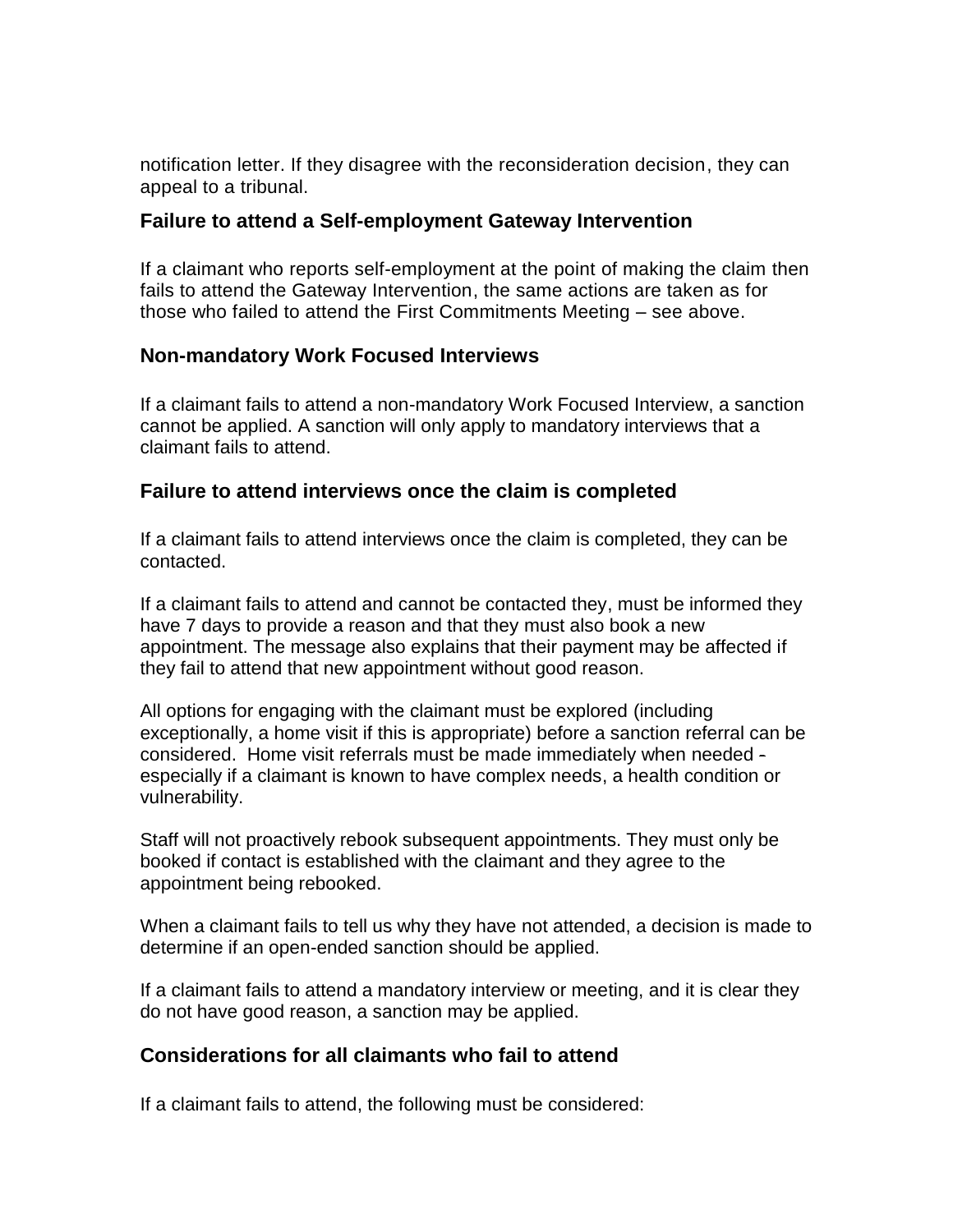- rebooking the appointment and reviewing the Claimant Commitment if the claimant makes contact within 7 days, and the reason given would have led to either:
	- o an easement
	- o switching-off work availability and work-related requirements at the time the appointment was booked or took place
	- o acceptance of one of the reasons listed in Fail to attend: good reason
- if there is an ongoing open-ended sanction in place and the claimant fails to attend the same rebooked appointment, they are not referred for a sanction again (the reason for this is that they have not met the original compliance condition for the first failure to attend – refer to Sanctions under the heading 'Multiple open-ended sanctions')
- if the reasons for missing an interview (given within 7 days) can be accepted as a good reason locally and the claimant has 3 consecutive locally allowed decisions – the next must be referred for a decision

If a claimant repeatedly fails to comply with their commitment or requirements, it is important to ensure that there is no underlying reason behind this which may have affected the original decision to:

- set the original requirement
- refer a doubt for a decision
- apply a sanction

If we know the claimant has complex needs, is vulnerable or has health issues that could reasonably have affected their attendance - this is taken into account.

If the claimant has complex needs, an agent must not make a local decision to apply a sanction. A referral to a decision maker must be made.

# <span id="page-3-0"></span>**Failure to attend Work Focused Interviews**

Some claimants are required to participate in Work Focused Interviews.

If a claimant fails to attend a Work Focused Interview, a low or lowest level sanction may be applied to their Universal Credit award. Lowest level sanctions are for claimants who are in the Work Focused Interview only conditionality group and don't have a good reason for failing to attend. Refer to Sanctions.